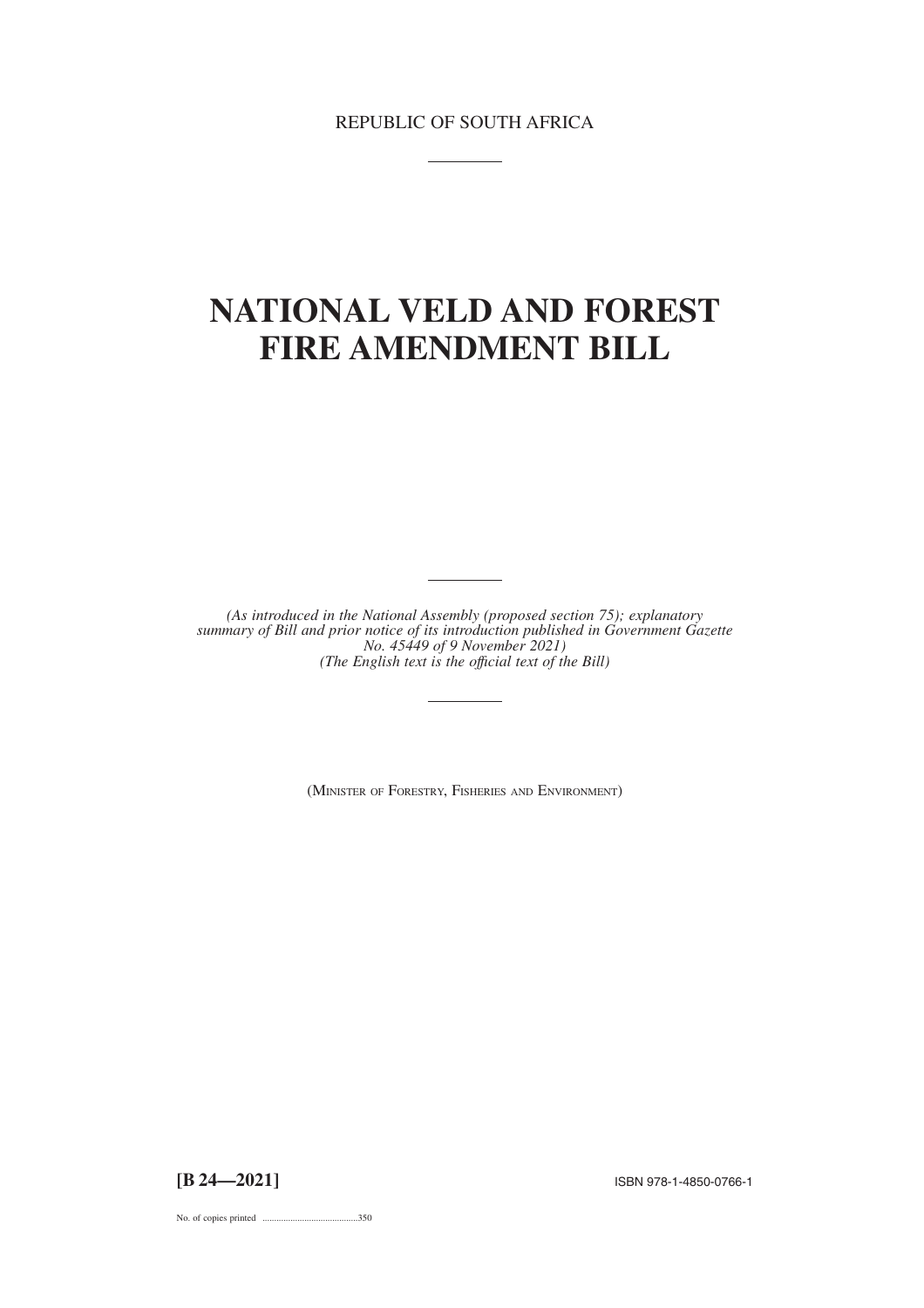### **GENERAL EXPLANATORY NOTE:**

|  | Words in bold type in square brackets indicate omissions from<br>existing enactments. |                                                                                   |  |  |  |  |  |  |  |
|--|---------------------------------------------------------------------------------------|-----------------------------------------------------------------------------------|--|--|--|--|--|--|--|
|  |                                                                                       | Words underlined with a solid line indicate insertions in<br>existing enactments. |  |  |  |  |  |  |  |

# **BILL**

**To amend the National Veld and Forest Fire Act, 1998, so as to amend and insert certain definitions; to provide for the facilitation of the formation of fire protection associations by a municipality or a traditional council; to compel a municipality, state-owned enterprise, public entity or other organ of state which owns land to join the fire protection associations; to extend the powers of entry, search, seizure and arrest to peace officers and traditional leaders; to amend the title of the Act to the National Veldfire Act; and to provide for matter connected therewith.**

**BE IT THEREFORE ENACTED by the Parliament of the Republic of South Africa,** as follows:—

## **Amendment of section 2 of Act 101 of 1998**

**1.** Section 2 of the National Veld and Forest Fire Act, 1998 (Act No. 101 of 1998) (hereinafter referred to as the principal Act), is hereby amended—

5

*(a)* by the insertion after the definition of ''chief fire officer'' of the following definition:

'' **'communal land'** means communal land as defined in the Communal Land Rights Act, 2004 (Act No. 11 of 2004);'';

*(b)* by the insertion after the definition of ''fire danger'' of the following 10 definition:

'' **'fire in the open air'** means any fire not within a building or structure, but does not include a fire in an area specifically designed for such fire, and maintained by the owner;";

*(c)* by the substitution for the definition of ''municipality'' of the following 15 definition:

> '' **'municipality'** means a municipality as referred to in section 2 of the Local Government: Municipal System Act, 2000 (Act No. 32 of 2000);";

- *(d)* by the insertion after the definition of ''prescribe'' of the following definition: '' **'public entity'** means a public entity as defined in section 1 of the 20 Public Finance Management Act, 1999 (Act No. 1 of 1999);";
- *(e)* by the substitution for the definition of '' 'the Act' or 'this Act' '' of the following definition:

'' **'the Act'** or **'this Act'** means the National **[Veld and Forest Fire]** Veldfire Act, 1998, and includes the regulations made under the Act;''; 25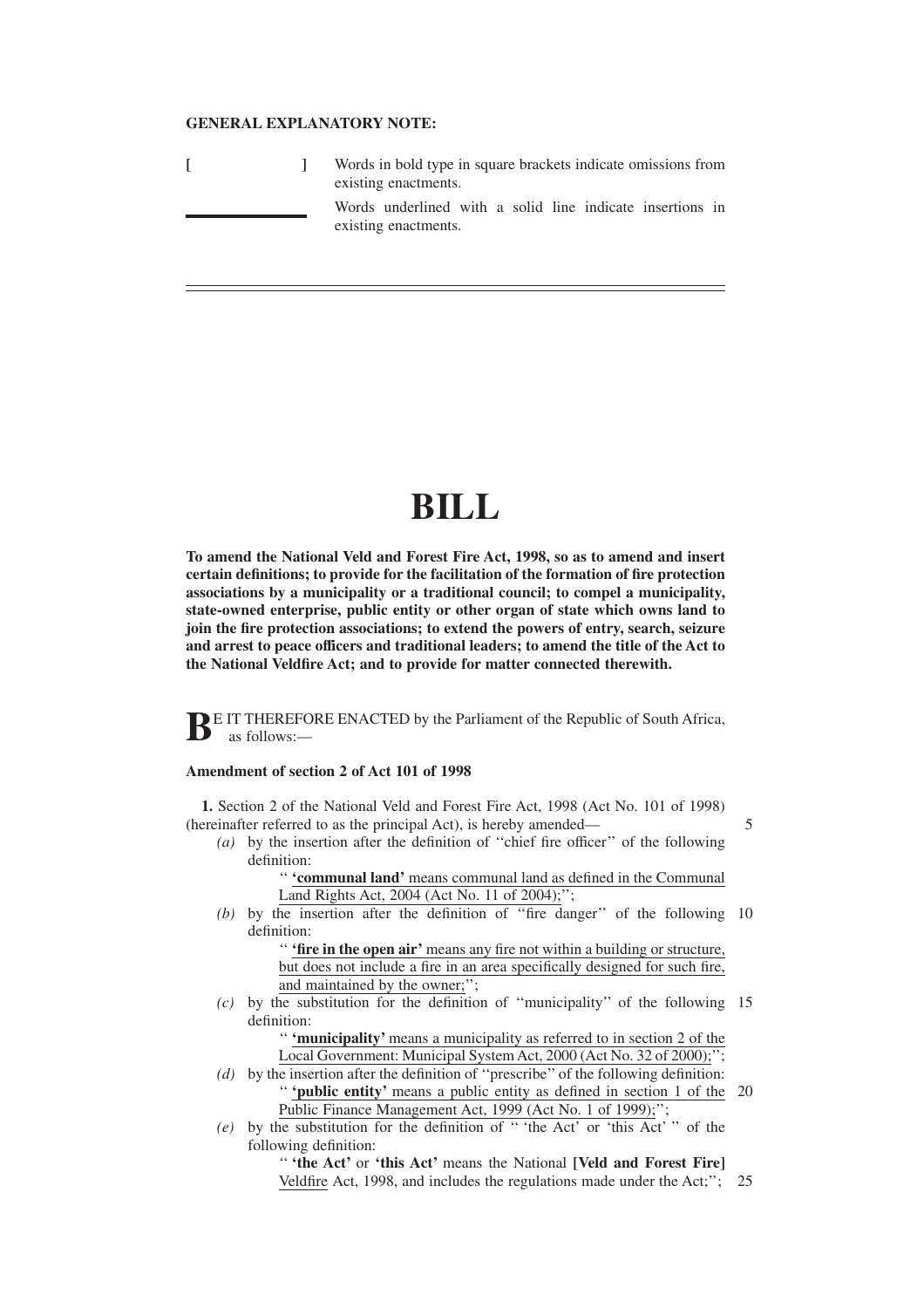*(f)* by the insertion after the definition of '' 'the Act' or 'this Act' '' of the following definitions:

'' **'traditional council'** means a traditional council as defined in section 1 of the Traditional Leadership and Governance Framework Act;

**'Traditional Leadership and Governance Framework Act'**means the Traditional Leadership and Governance Framework Act, 2003 (Act No 41 of 2003);''; and 5

 $(g)$  by the substitution for the definition of "veldfire" of the following definition: '' **'veldfire'** means **[a veld, forest or mountain]** any vegetation fire that occurs outside a city, town, its adjoining industrial or residential area.''. 10

## **Amendment of section 3 of Act 101 of 1998**

**2.** Section 3 of the principal Act is hereby amended by the insertion after subsection (3) of the following subsection:

''(3A) The municipality concerned, and in the case of a communal land, a traditional council established in that area in terms of section 3 of the Traditional 15 Leadership and Governance Framework Act, if any, may facilitate the formation of a fire protection association process as contemplated in subsection (3), if the Minister is of the opinion that a fire protection association is required.<sup>'</sup>

#### **Amendment of section 4 of Act 101 of 1998**

**3.** Section 4 of the principal Act is hereby amended—

*(a)* by the substitution in subsection (7) for the words following paragraph *(b)* of the following words:

''the municipality **[or]** and designated service must become a member of the fire protection association.''; and

*(b)* by the substitution for subsection (8) of the following subsection: ''(8) The owner in respect of State land, a state-owned enterprise, a public entity or an organ of state must, within a year after the commencement of the National Veld and Forest Fire Amendment Act, 2021, join **[any]** a registered fire protection association **[registered]** in the area in which the land **[lies]** is situated.''. 25 30

## **Amendment of section 10 of Act 101 of 1998, as amended by section 10 of Act 35 of 2005**

**4.** Section 10 of the principal Act is hereby amended by the substitution for subsection (2) of the following subsection:

"(2) (a) When the Minister has published a warning in terms of subsection 35  $(1)(b)$ , no person may light, use or maintain a fire in the open air in the region where the fire danger is high or extreme, unless the Minister, on good cause shown, exempts in writing, a landowner or group of landowners from the said warning, subject to any conditions that the Minister may impose.

*(b)* The Minister must, before granting any exemption, consult the fire protection 40 association of the area, if any, and the chief fire officer.''.

## **Amendment of section 11 of Act 101 of 1998**

**5.** Section 11 of the principal Act is hereby amended by the substitution for paragraph *(a)* of the following paragraph:

"(a) the South African Weather [Bureau] Service, established in terms of the 45 South African Weather Service Act, 2001 (Act No. 8 of 2001), if the Director-General of the Department **[of Environmental Affairs and Tour**ism] responsible for the administration of the said Act agrees;".

## **Amendment of section 26 of Act 101 of 1998**

**6.** Section 26 of the principal Act is hereby amended by the substitution for 50subsections (2) and (3) of the following subsections:

20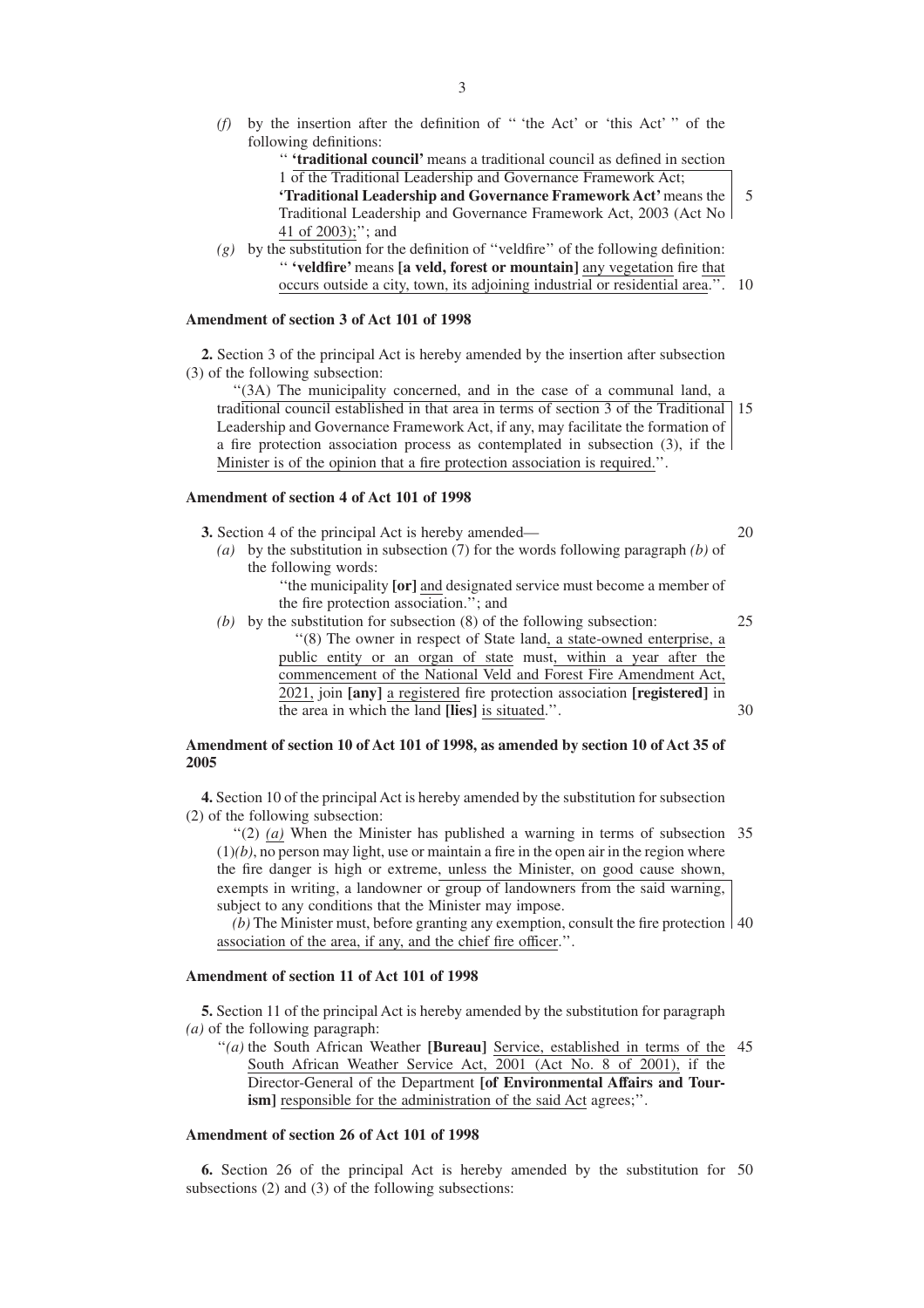''(2) *(a)* A forest officer, a police officer, a peace officer, a traditional leader as defined in section 1 of the Traditional Leadership and Governance Framework Act and an officer appointed in terms of section 5 or 6 of the Fire Brigade Services Act, 1987 (Act No. 99 of 1987), have the power to enforce the Act **[in terms of this Chapter]**: Provided that they have been trained to be competent by an accredited institution to exercise powers to enter, search, arrest and seize in terms of this Act. *(b)* A reference to a fire protection officer in sections 27, 28 and 29 includes the

officers and the traditional leader referred to in paragraph *(a)*.

(3) A fire protection officer and any officer or traditional leader contemplated in subsection  $(2)(a)$ , exercising powers under this Act must carry with him or her, and produce on request, the prescribed proof of his or her identity **[and appointment as a fire protection officer]**.''. 10

#### **Insertion of section 32A in Act 101 of 1998**

**7.** The following section is hereby inserted in the principal Act after section 32:

#### ''**Appeals**

15

25

30

5

**32A.** (1) Any affected person may appeal to the Minister against a decision or action taken by any person or entity acting under a power delegated in terms of this Act.

(2) An appeal under subsection (1) must be noted and shall be dealt with in the manner and in accordance with the procedure prescribed by the Minister in the regulations. 20

(3) The Minister shall consider any matter submitted to him or her on appeal, after giving every person with an interest in the matter an opportunity to state his or her case.''.

#### **Substitution of section 37 of Act 101 of 1998**

**8.** The following section is hereby substituted for section 37 of the principal Act:

#### ''**Short title**

**37.** This Act is called the National **[Veld and Forest Fire]** Veldfire Act, 1998.''.

#### **Short title and commencement**

**9.** This Act is called the National Veld and Forest Fire Amendment Act, 2021, and comes into operation on a date fixed by the President by proclamation in the *Gazette*.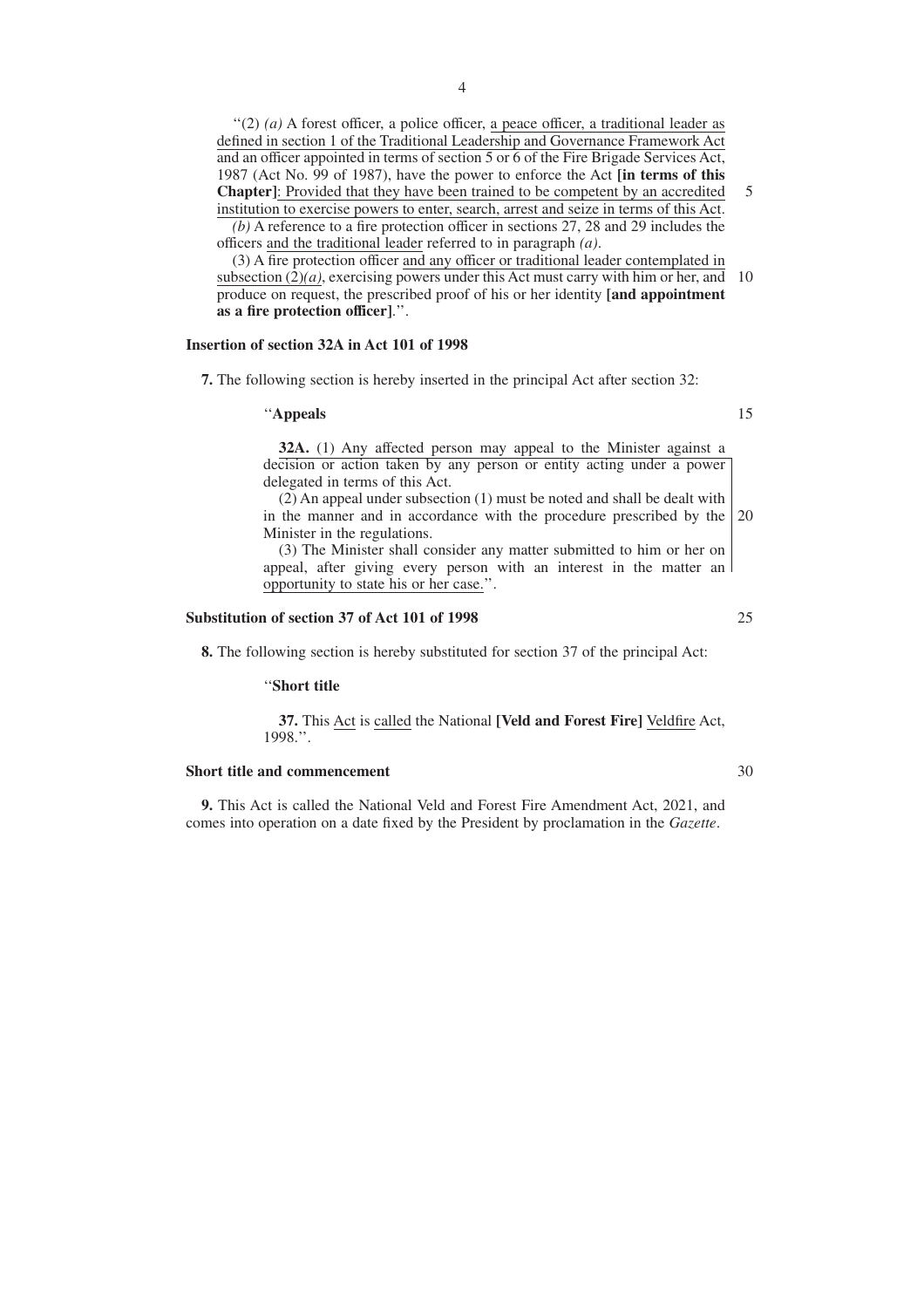## **MEMORANDUM ON THE OBJECTS OF THE NATIONAL VELD AND FOREST FIRE AMENDMENT BILL, 2021**

## **1. BACKGROUND AND PURPOSE**

- 1.1 The Department of Forestry, Fisheries and Environment (''the Department'') is responsible for the administration of the National Veld and Forest Fire Act, 1998 (Act No. 101 of 1998) (''the Act''). The Act promotes the prevention and combating of wildfires in the veld, mountains and in forested areas.
- 1.2 The Department, as the custodian of this legislation, is also responsible to facilitate the amendment process in order to ensure that the Act remains responsive and relevant in the field of integrated veldfire management and prevention.
- 1.3 Although this legislation was promulgated in 1998, several other pieces of national legislation, such as the National Environmental Management: Protected Areas Act, 2003 (Act No. 57 of 2003), and the National Environmental Management Biodiversity Act, 2004 (Act No. 10 of 2004), were promulgated after the Act.
- 1.4 Furthermore, advancements of science, technology and research in relevant fields have necessitated cooperative governance in the management of natural resources.
- 1.5 It is the responsibility of the Department to create a comprehensive regulatory framework through policies and legislation to improve and maintain a sustainable agriculture and forestry environment. It is therefore of critical importance to ensure that, where necessary, amendments should be effected to ensure that there are no legislative policy vacuums that hinder sustainable forest management and threaten food security by wildfires.
- 1.6 Veld and forest fires contribute to economic, social and environmental degradation in South Africa. They threaten and undermine government's agenda of food security in the country and result in job losses, displacement of people, habitat and biodiversity loss.
- 1.7 The regional forestry officials and the external stakeholders that interact with this legislation have requested the Department to consider amending certain provisions to make it more responsive to the operational realities and challenges on the ground. The amendments that have been proposed are based on experience gained from the implementation and administration of the Act, both by forestry officials as well as external stakeholders that implement the legislation.

## **2. OBJECTS OF BILL**

The main object of the Bill is to effect amendments to the Act in order to—

- improve the administration of the Act;
- deal with a number of important technical enhancements;
- align the legislation with the post-1996 Constitutional framework; and
- ensure that the Act remains responsive and relevant in the field of combating and preventing veld and forest fires.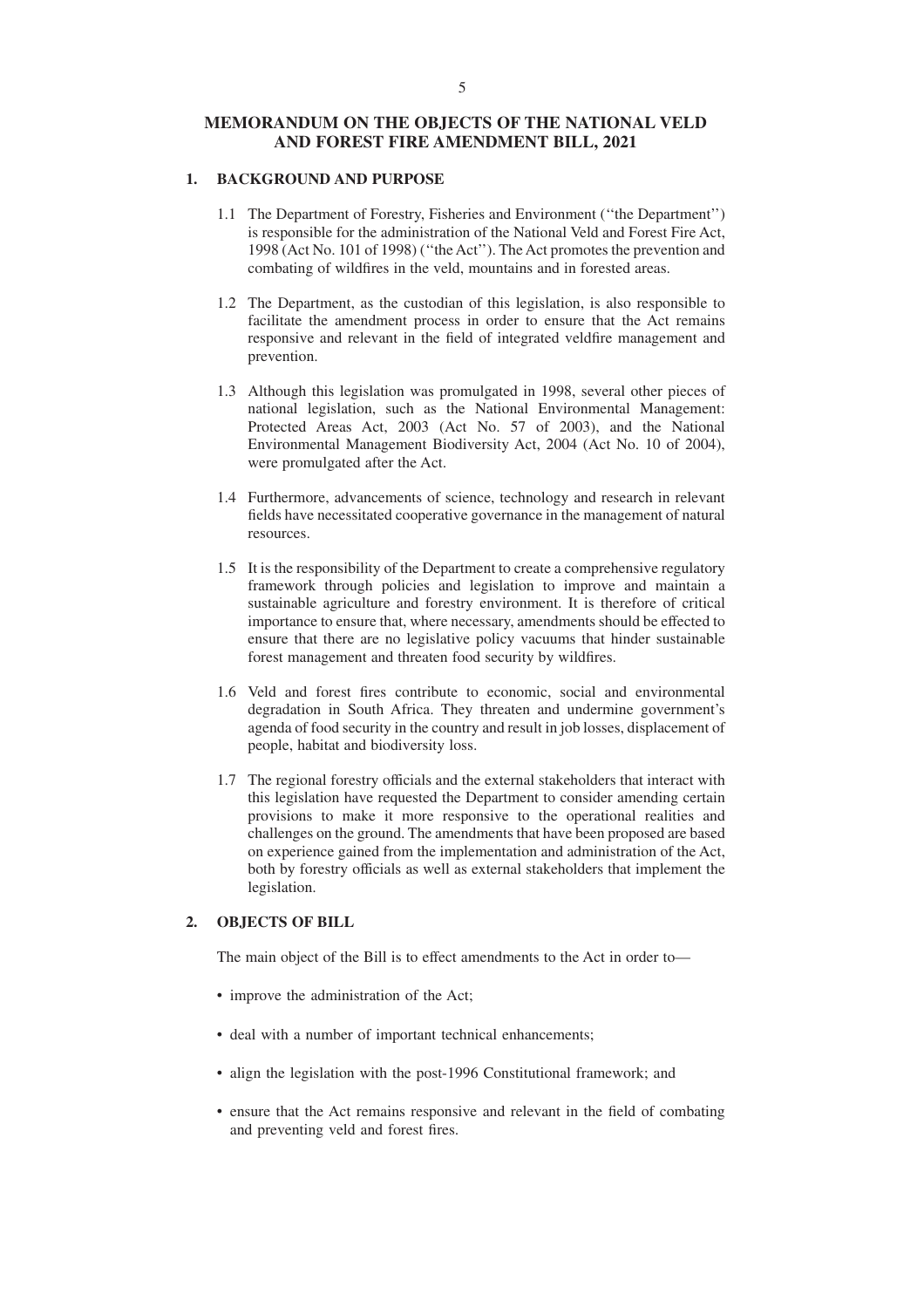## **3. ANALYSIS OF PROVISIONS OF BILL**

## **3.1 Clause 1**

Clause 1 seeks to amend certain definitions and inserts new definitions relating to the additional clauses.

## **3.2 Clause 2**

Clause 2 seeks to amend section 3 of the Act, which deals with the formation of fire protection associations. Clause 2 inserts section 3(3A). The clause makes provision for the municipalities and traditional leaders in communal lands to facilitate the formation of fire protection associations if the Minister of Forestry, Fisheries and the Environment (''the Minister'') is of the opinion that a fire protection association is needed.

#### **3.3 Clause 3**

Clause 3 amends section 4 of the Act, which provides for the registration of fire protection associations. Clause 3 provides that state-owned enterprises, public entities, organs of state and municipalities should join registered fire protection associations.

## **3.4 Clause 4**

Clause 4 seeks to amend section 10 of the Act, which provides for communication of fire danger rating. Clause 4 empowers the Minister to set conditions for the exemption of landowners when a warning in terms of section  $10(1)(b)$  of the Act read with section  $10(2)$  has been issued that no person may light, use or maintain a fire in the open air in the region where the fire danger is rated as high.

## **3.5 Clause 5**

Clause 5 seeks to amend section 11 of the Act, which provides for the delegation of powers and duties. Clause 5 provides that the Minister may delegate powers and duties to the South African Weather Services.

# **3.6 Clause 6**

Clause 6 amends section 26 of the Act, which deals with implementation of Chapter 8 of the Act. This clause provides for the inclusion of peace officers and traditional leaders to enforce the Act under certain conditions.

## **3.7 Clause 7**

Clause 7 seeks to insert section 32A in the Act. The proposed section 32A provides for appeals to the Minister against decisions or actions taken under delegation by delegated officers or entities, and the process to be followed.

#### **3.8 Clauses 8 and 9**

Clause 8 seeks to change the name of the Act to the National Veldfire Act, 1998. Clause 9 deals with the title and commencement of the Act.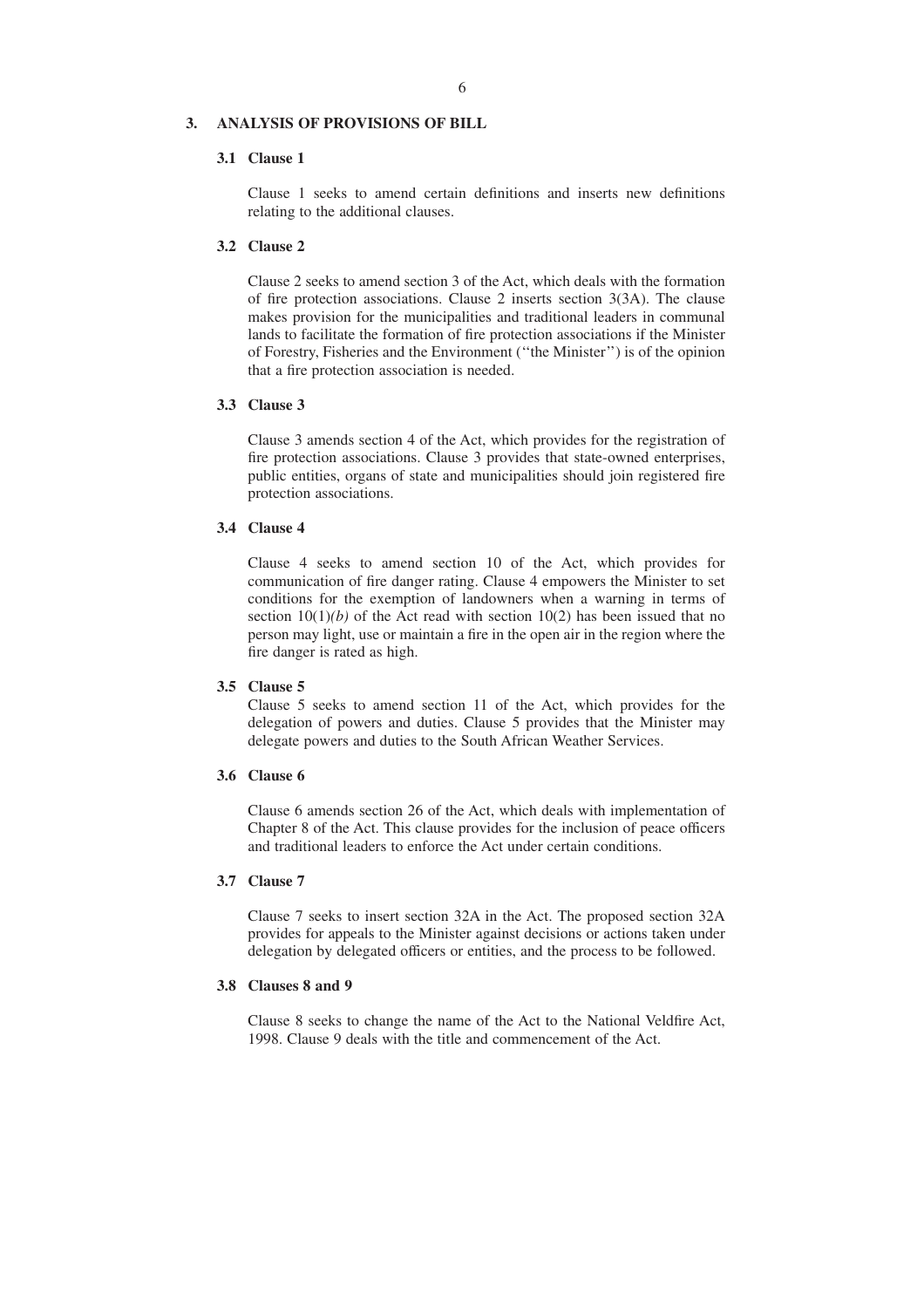## **4. COMPLETE LIST OF ALL GOVERNMENT (NATIONAL, PROVINCIAL AND LOCAL), PUBLIC ENTITIES AND THIRD PARTY STAKEHOLD-ERS CONSULTED**

- National Forests Advisory Council;
- Department of Environmental Affairs;
- Department of Cooperative Government and Traditional Affairs;
- Department of Energy;
- Provincial Conservation Agencies;
- SA National Parks and SANBI;
- Eskom;
- Department of Agriculture, Forestry and Fisheries;
- Department of Rural development and Land Reform;
- National House of Traditional and Khoi-San Leaders;
- Department of Mineral Resources;
- SA Timber Growers Association;
- Fire Protection Associations;
- Forestry Companies (e.g. SAFCOL, Mondi, Sappi);
- Farmers;
- Local Communities and public;
- Lessees;
- Environmental Consultant;
- Municipalities;
- Provincial Departments;
- Wildlife and Environment Society of South Africa;
- KZN Wildlife;
- Department of Planning and Local Government;
- South African Local Government Agency; and
- South African Environmental Observation Network.

# **5. IMPLICATIONS FOR DEPARTMENT**

These amendments will ensure that there is more compliance by all landowners and thus the Department will be in a position to reduce veldfire-related incidents significantly in the country. The Department will further be able to play the role of being a regulator much better when other spheres of Government are involved in administering it in their respective areas.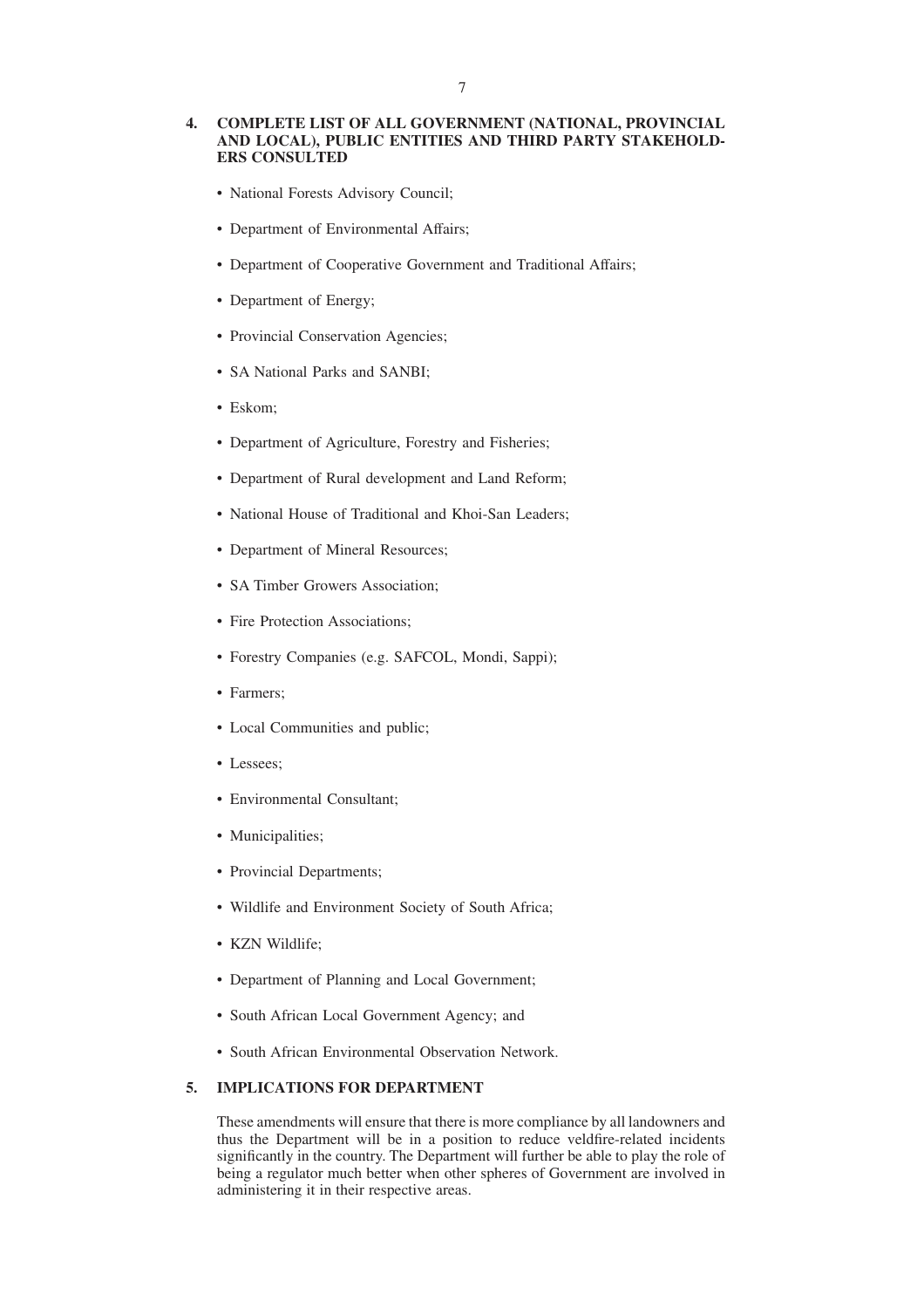## **6. IMPLICATIONS FOR PROVINCIAL GOVERNMENT**

None.

#### **7. IMPLICATIONS FOR LOCAL GOVERNMENT**

Rural development is one of the top agenda items of government and this Act contributes in ensuring that there is sustainable rural development in the country. Veldfires destroy many assets and livelihoods of communities every year and local government is forced to divert resources allocated for other service delivery to address this problem. The amendments will encourage local government to make by-laws to implement it and put in place mitigation measures that ensure that all landowners comply with the provisions of this Act.

## **8. FINANCIAL IMPLICATIONS**

The Directorate: Forestry Regulation and Oversight is responsible for the administration, enforcement and oversight of the Act. There is a dedicated budget to ensure that the Act is implemented.

## **9. PARLIAMENTARY PROCEDURE**

- 9.1 The Constitution of the Republic of South Africa, 1994 (''the Constitution''), prescribes procedure for the classification of Bills, therefore a Bill must be correctly classified so that it does not become inconsistent with the Constitution.
- 9.2 We have considered the Bill against the provisions of the Constitution relating to the tagging of Bills and against the functional areas listed in Schedule 4 (functional areas of concurrent national and provincial legislative competence) and Schedule 5 (functional areas of exclusive provincial legislative competence) to the Constitution.
- 9.3 The established test for classification of a Bill is that any Bill whose provisions in substantial measure fall within a functional area listed in Schedule 4 to the Constitution must be classified in terms of that Schedule. The process is concerned with the question of how the Bill should be considered by the provinces and in the National Council of Provinces. Furthermore, how a Bill must be considered by the provincial legislatures depends on whether it affects the provinces. The more the Bill affects the interests, concerns and capacities of the provinces, the more say the provinces should have on the contents of the Bill.
- 9.4 Therefore, the issue to be determined is whether the proposed amendments to the Act, as contained in the Bill, in substantial measure, fall within a functional area listed in Schedule 4 to the Constitution.
- 9.5 The Bill seeks to improve and enhance the administration of the Act and to ensure that the Act remains responsive and relevant in the field of combating and preventing veld and forest fires.
- 9.6 The Bill provides for the facilitation of the formation of fire protection associations by a municipality or a traditional council in the case of communal land as defined in the Communal Land Rights Act, 2004 (Act No. 11 of 2004). The Bill seeks to compel a municipality, state-owned enterprise, public entity or other organ of state which owns land to join fire protection associations. The Bill grants the Minister the power to exempt, and set conditions for the exemption of, landowners when a warning has been issued by the Minister that no person may light, use or maintain a fire in the open air in the region where the fire danger is rated as high.
- 9.7 The Bill grants peace officers and traditional leaders the power to enter, search, arrest and seize relevant evidentiary material, in the enforcement of the Act.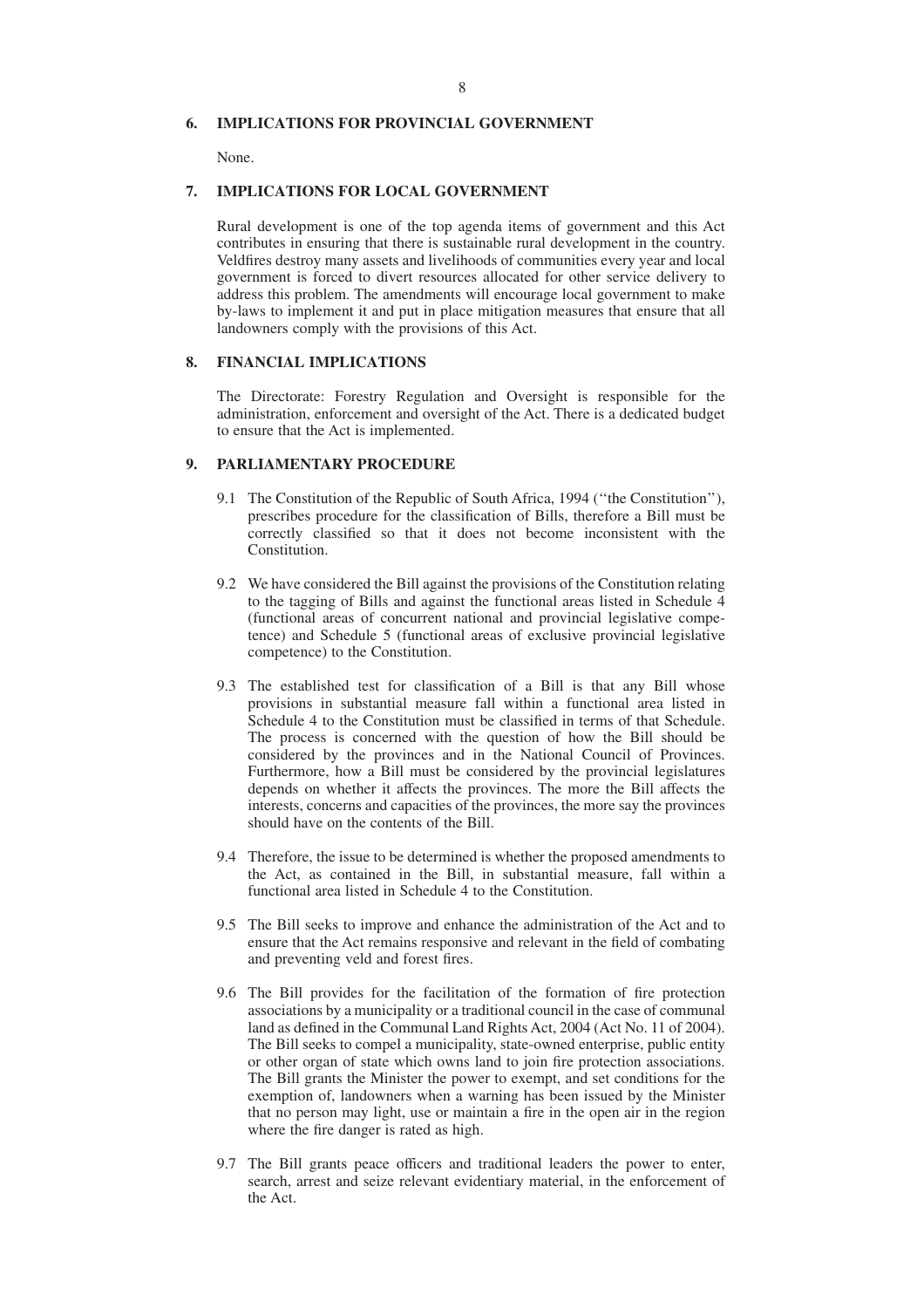- 9.8 The Bill also makes provision for appeals, and provides that any affected person may appeal to the Minister against a decision or action taken by any person or entity acting under a power delegated in terms of the Act, which appeal must be noted and dealt with in the manner and in accordance with the procedure prescribed by the Minister in the Regulations.
- 9.9 The proposed amendments reflected have been carefully examined to establish whether, in substantial measure, they fall within any of the functional areas listed in Schedule 4 to the Constitution. The stated general purpose of the Bill is to improve and enhance the administration of the Act and to ensure that the Act remains responsive and relevant in the field of combating and preventing veld and forest fires.
- 9.10 The State Law Advisers are of the view the subject matter of the proposed amendments does not fall within any of the functional areas listed in Schedule 4 to the Constitution and it does not affect provinces whereby the procedure set out in section 76 of the Constitution would be applicable.
- 9.11 The Office of the Chief State Law Adviser is therefore of the opinion that since this Bill does not deal with any of the matters listed in Schedule 4 of the Constitution, it must be dealt with in accordance with the procedure set out in section 75 of the Constitution.
- 9.12 We are also of the opinion that it is not necessary to refer this Bill to the National House of Traditional and Khoi-San Leaders in terms of section 39(1)*(a)* of the Traditional and Khoi-San Leadership Act, 2019 (Act No. 3 of 2019), since it does not contain provisions pertaining to traditional or Khoi-San communities or pertaining to customary law or customs of traditional or Khoi-San communities or provisions pertaining to any matter referred to in section 154(2) of the Constitution.